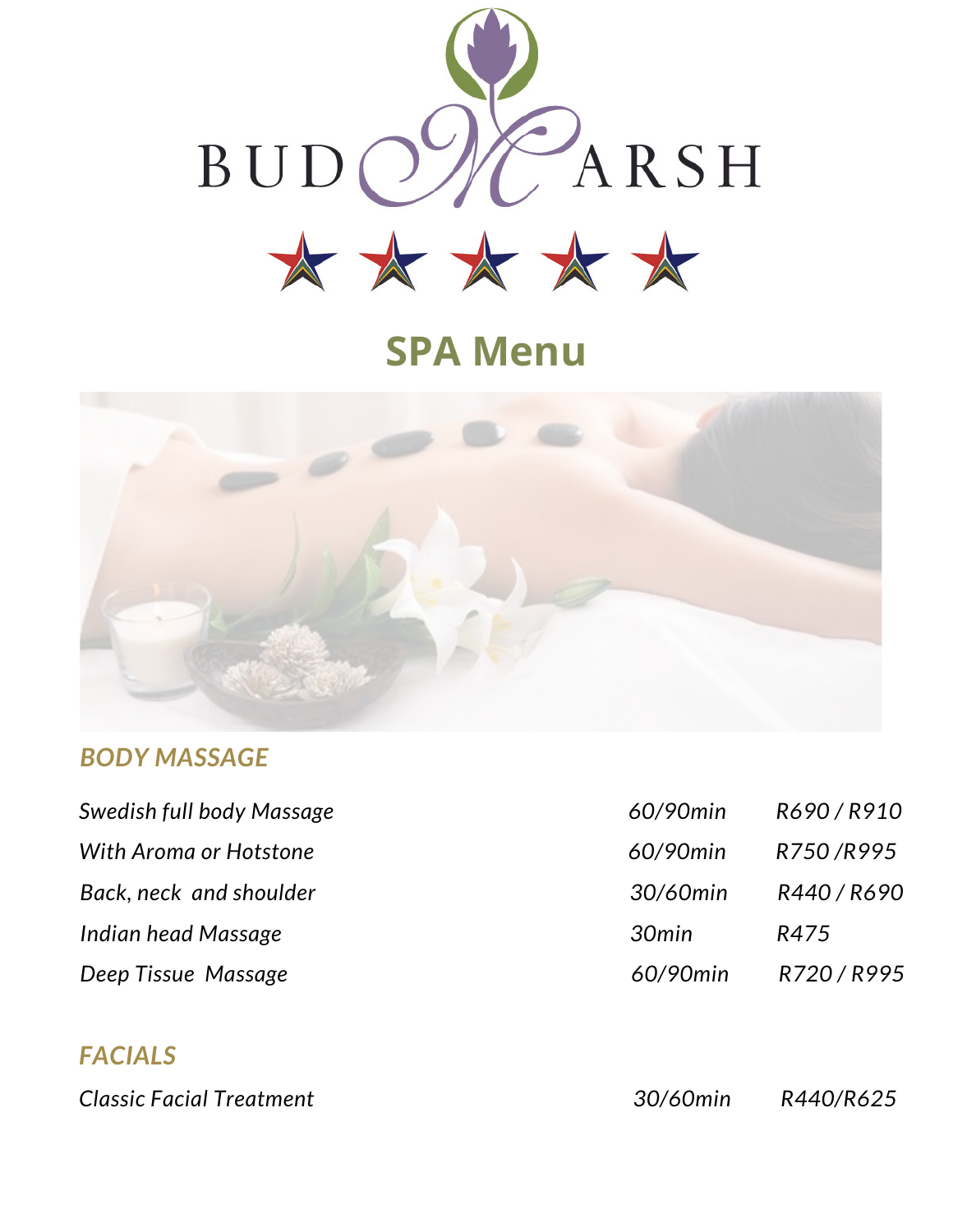## *JUST GROOMING TREATMENT*

| Hand treatment-exfoliation and massage      | 30min            | R440 |
|---------------------------------------------|------------------|------|
| Back, Neck & Shoulder-Exfoliation & massage | $60$ min         | R740 |
| Foot treatment-exfoliation and Massage      | $30 \text{ min}$ | R440 |
| <b>FEET/HAND</b>                            |                  |      |
| Classic Pedicure - (with Nail Polish)       | 45min            | R445 |
| Classic Manicure - (with nail polish)       | 45min            | R445 |

# *SPA PACKAGES*

| <b>Fly Away- 2hrs</b>                                                                      | R2560 Per Couple |
|--------------------------------------------------------------------------------------------|------------------|
| -Full body exfoliation (30Min)<br>-Full body massage (60Min)<br>-Classic Facial<br>(30Min) |                  |
| Air Package- 1hr 40 Min                                                                    | R2490 Per Couple |
| -Foot Massage and scrub (30Min)                                                            |                  |
| -Back, Neck and Shoulder (40Min)                                                           |                  |
| -Indian head<br>(30Min)                                                                    |                  |
| Mom to Be - 1hr 45Min                                                                      | R1995 Per Person |
| -Full body Pregg Aroma ((45)                                                               |                  |
| -Classic Facial<br>(30)                                                                    |                  |
| -Classic Pedicure (30)                                                                     |                  |
|                                                                                            |                  |